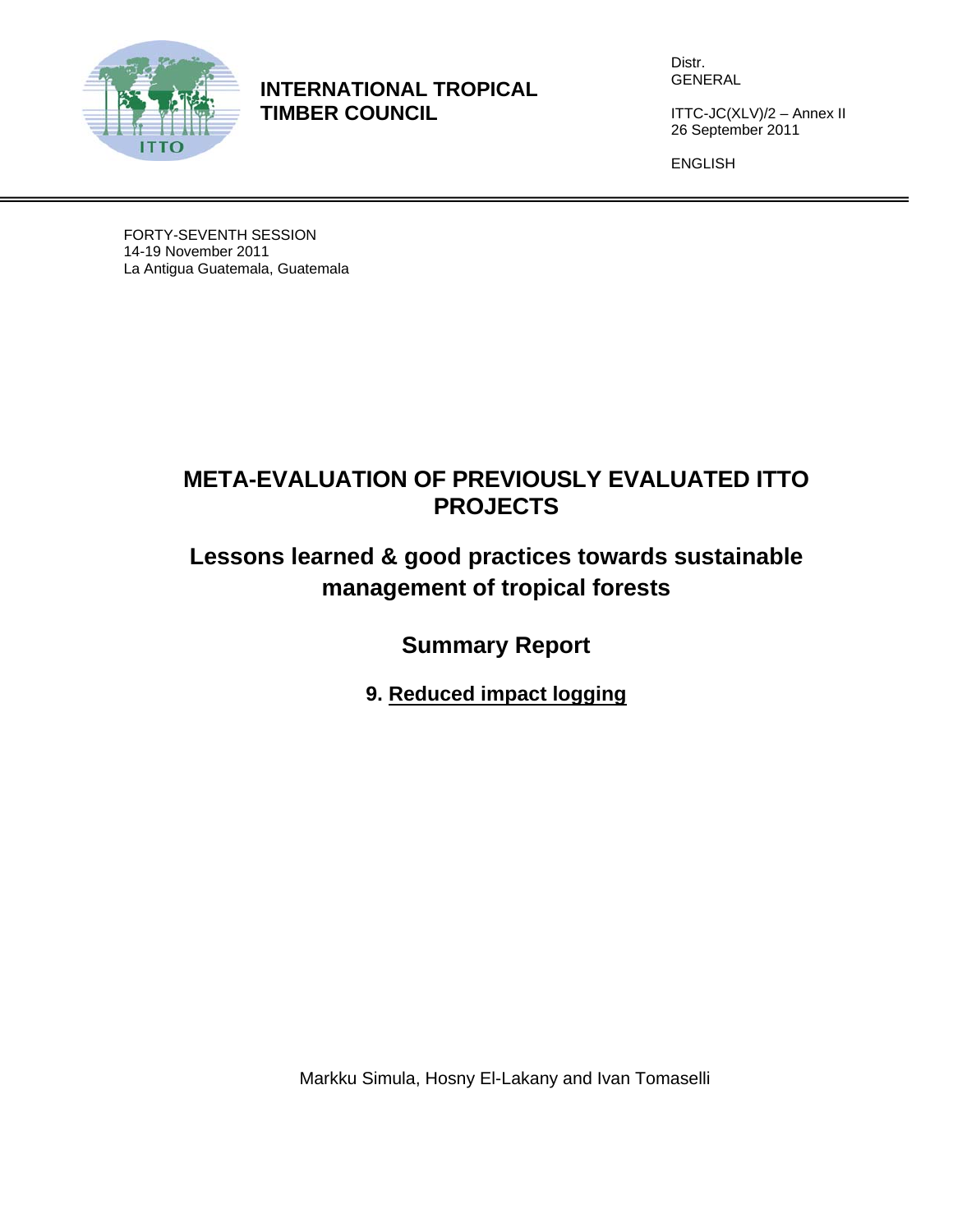#### **THEMATIC SUMMARY REPORT No. 9**

#### **Reduced Impact Logging**

#### **1. INTRODUCTION**

Reduced impact logging (RIL) was developed to facilitate and improve the implementation of sustainable forest management (SFM) of tropical forests. The original purpose was to reduce impacts of harvesting operations, but RIL has become a new management approach for improving operational planning, harvesting methods, and supervision and monitoring. RIL is part of the implementation of forest management plans with which its planning is closely linked. RIL, therefore, is one element of the toolbox for SFM at the forest management unit (FMU) level. It is applicable both in large-scale concession operations, for which it was originally developed, and small-scale community and privately managed forests.

In addition to reducing damage to the remaining vegetation, soil and water, RIL also contributes to improved regeneration in harvested areas and future sustainable production of timber and non-timber forest products. As the technology also aims at reducing costs, its application contributes to profitability. RIL also improves working conditions and occupational safety and health of the workers. In addition, RIL-based operations usually meet the forest certification standards related to harvesting.

The ITTA Objectives calls for the promotion of practices that contribute to improve sustainable management of tropical forests, such as RIL. The development and promotion of RIL are related to several ITTA Objectives including objective (f) *Promoting and supporting research and development with a view to improving forest management and efficiency of wood utilization and the competitiveness of wood products relative to other materials, as well as increasing the capacity to conserve and enhance other forest values in timber producing tropical forests*, objective (m) *Encouraging members to develop national policies aimed at sustainable utilization and conservation of timber producing forests, and maintaining ecological balance, in the context of the tropical timber trade*, and objective (p) *Promoting access to, and transfer of, technologies and technical cooperation.* 

ITTO has been supporting the development of low-impact logging models, testing operational options in specific forest conditions and training of planners, supervisors and workers in several countries. Some projects have supported governmental and non-governmental organizations to establish training centers to develop human resources for the timber industry and to facilitate the adoption of reduced impact logging operations.

## **2. KEY ISSUES**

- RIL is not yet adequately mainstreamed in the policy and regulatory requirements set for forest operations.
- The government policies and regulations are not always compatible with RIL and may need to be revised to allow its adoption.
- Implementation of RIL largely depends on the commitment of the timber industry management to improve operational forestry practices. There is a perception among many companies that RIL leads to increased costs even though the improved operations have been demonstrated to be cost-efficient.
- Convincing company management of the benefits of RIL is not enough. Field managers should be supportive to the necessary changes and adequately trained to implement RIL in their particular area of responsibility.
- Full implementation of the RIL approach requires effective supervision and communication within the organization. This often means a fundamental change to a logging company's organizational structure and rules of procedure/operational standards.
- In some cases companies are not interested in RIL because it disrupts the *status quo* of their management systems and operational practices, and because many companies are mainly concerned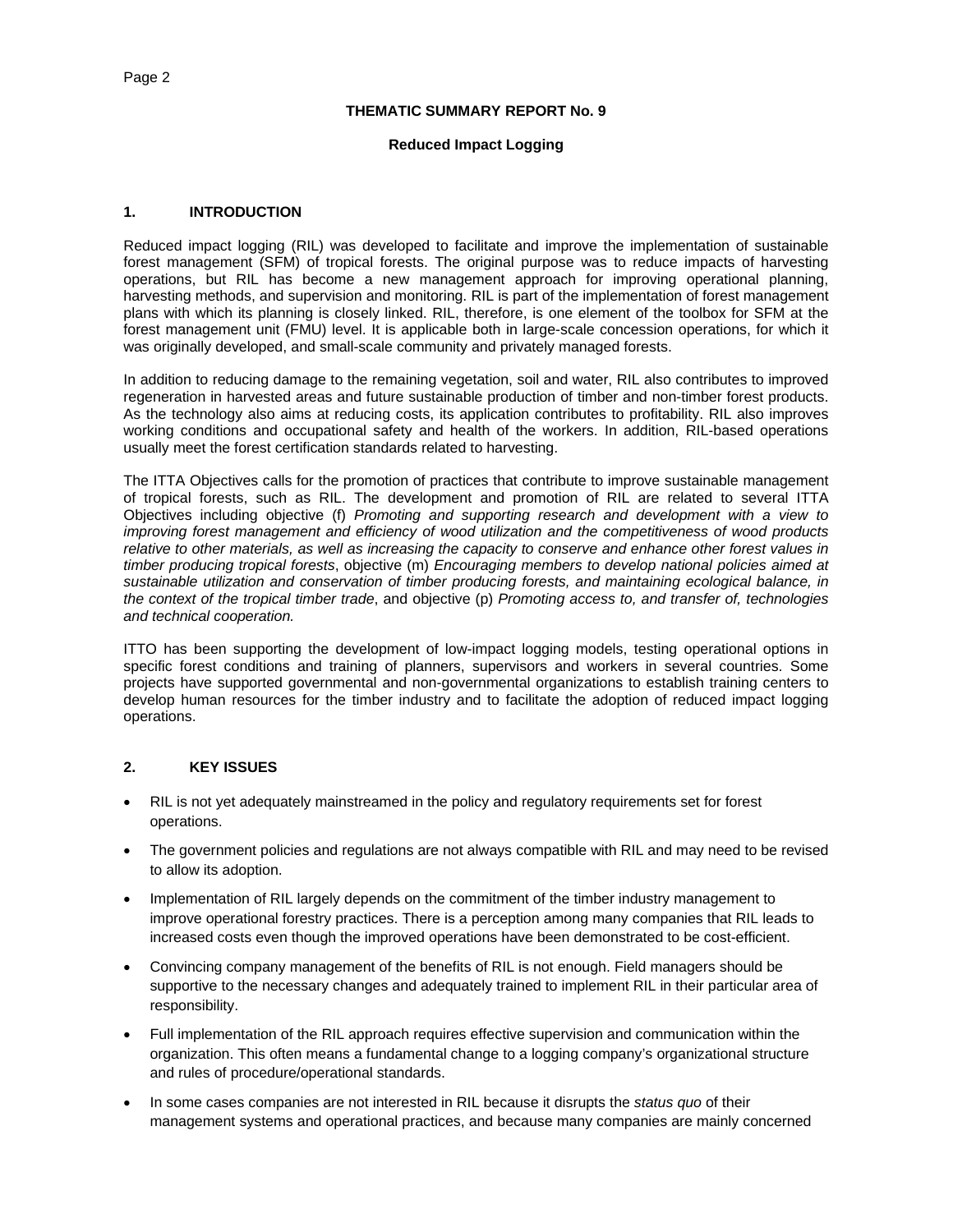about their immediate supply of raw material rather than optimizing their costs and minimizing their environmental impacts.

- Introduction of RIL has in many pilot projects involved the use of expensive equipment which has been necessary for improved forestry practices. Mainstreaming of the technology has been constrained by limited investment capacity of FMUs.
- Adaptation of RIL to community forests and other small-scale FMUs is still at initial stages. This would require specific concerted efforts.
- Specialized RIL training centers have suffered problems of sustainability when external financial support has finished. Adequate training fees from private companies sending their staff for training have not been adequate to ensure financial sustainability.

## **3. LESSONS LEARNED**

#### *Project design*

- RIL projects usually involve participation of pilot FMUs which can serve as training grounds and experimental areas. This approach has proved to be useful for the introduction of RIL. However, this is only the first step and mainstreaming RIL needs other efforts.
- The pilot area selected for the implementation of RIL practices is often remote and located in steep terrain which tends to slow down the pace of work and reduce the demonstration potential of the area.
- The RIL model is currently mainly applicable to large logging enterprises that use heavy equipment. Medium-sized and small-scale operations and community-based forest enterprises use simpler technologies that also tend to result in adverse environmental impacts. As these smaller FMUs are numerous in many countries, their particular conditions should be taken into consideration in project design (choice of technology, FMU-level capacity building strategy, etc.).
- For the successful application of RIL it is necessary to have technically competent planners, operators, and supervisors. Well-trained operators need equally well-trained supervisors to ensure that work is carried out properly and to provide feedback to improve practices continually.
- The field-level operational staffs, the core target group of many RIL projects, needs to be fully consulted in the determination of training requirements in the planning phase.
- Participating companies should be prepared to meet the costs of training of their staff.
- Collaborating agencies have not always actively participated in the project which calls for clear statement of intention from all the planned parties.
- A feasibility study on a special RIL training center should be carried out before its financing can be justified.

#### *Implementation*

- It is important to identify environmental impacts associated with logging operations, particularly in steeply sloping areas and highly erodible watersheds. Especially planning of forest roads and other infrastructure should be carefully done, and measures to minimize adverse impacts should be taken.
- Alternatives to opening forest tracks and skidding can be analyzed for possible feasibility in specific local conditions. Helicopter logging reduces the need for road building in steep terrain and eliminates impacts on soil and water but it is costly and therefore applicable only in special cases. Cable logging systems are usually applicable in steep terrain.
- In many cases, the same road standards and road construction practices are used on steep slopes as in lowland forests. This can lead to significant stream sedimentation and loss of water quality, with serious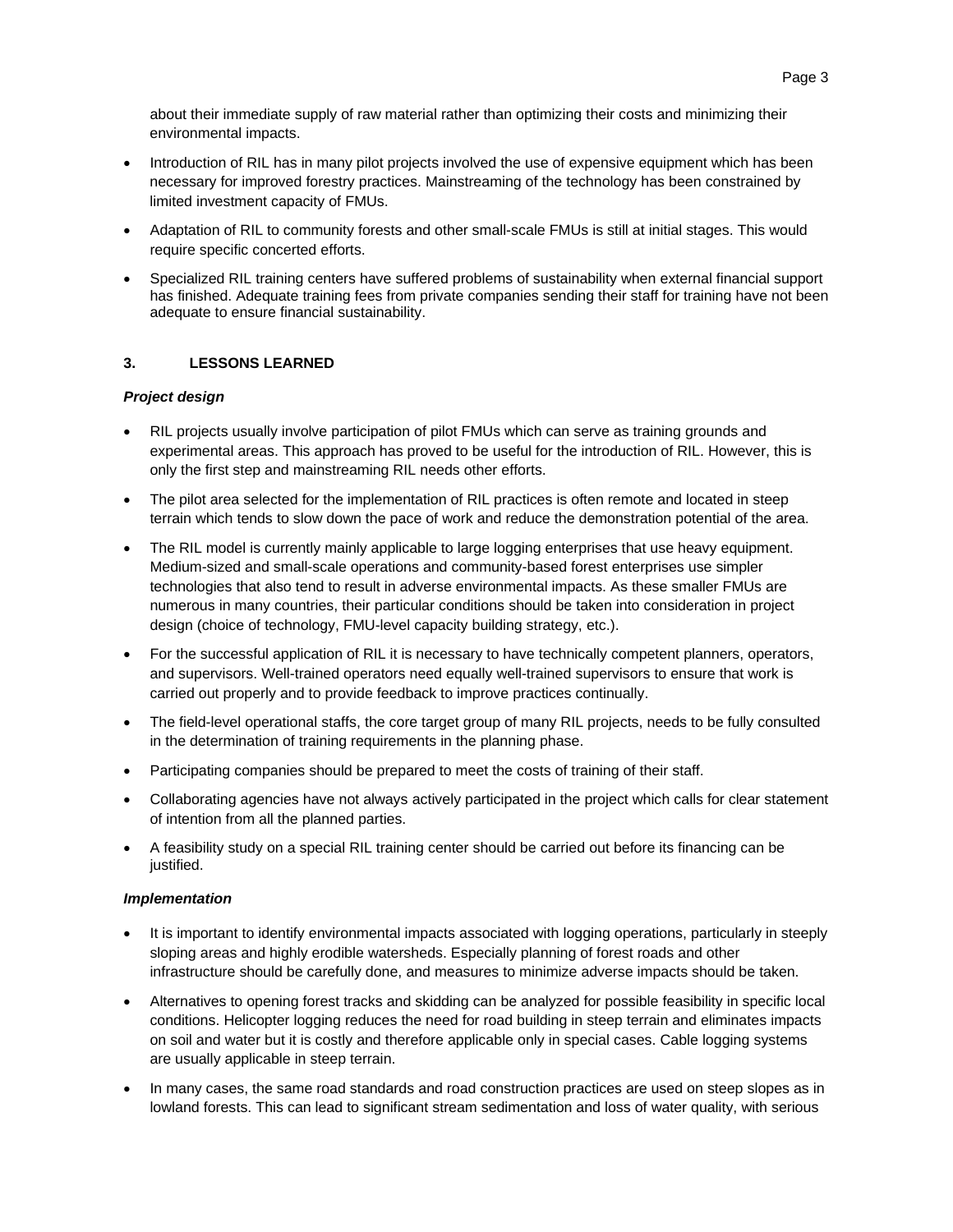downstream impacts on drinking water, river transportation, irrigation, hydroelectric projects, and activities such as fish and shrimp farming.

- Detailed operational planning of RIL harvesting needs to consider, inter alia, differences in the wood technological characteristics of the lesser known timber species, and needs for taxonomical identification of additional species to ensure their due consideration in operations. Simple field guides for quick species identification have proved to be useful for lesser-used species.
- Machinery has been inappropriate in some local conditions and should therefore be specified, applicable to local conditions.
- Import procedures of improved logging machinery for RIL should be clarified in advance before their procurement.
- Overly optimistic scheduling of activities should be avoided. Collecting the necessary baseline data for RIL planning has often taken longer than originally anticipated.
- RIL projects are rarely successful for effective transfer of knowledge if the implementation is mainly based on short-term visits by overseas consultants.
- Training of trainers and pilot FMU staff has been useful in the initial stages of RIL introduction but it needs to be complemented by broader awareness raising among industry management and the government staff and expanding training activities to other target groups.
- It is important to understand that the targeted benefits may require a longer period of implementation than anticipated which can reduce the possibilities for convincing industry management on RIL's ultimate benefits.
- For effective dissemination of RIL project outputs to the public and private sector stakeholders requires a ready access to the results through short-term training courses, workshops, seminars, videos and posters in exhibitions, printed material, and a well-designed web-page.
- Technical reports of RIL projects are crucial for informing management and professional staff in private and public organizations. They should include comparative analyses on costs and productivity as well as environmental impacts of the RIL and conventional logging approaches.
- Reaching small-scale enterprises and community forests which are scattered in the country and experience limitations in the access to information would need specifically tailored dissemination activities.

## *Sustainability*

- Some RIL activities and their promotion have lost momentum after the project completion.
- Monitoring of RIL's success based on a set of relevant indicators can help in communicating on the longterm benefits obtained.
- Comparative analyses between traditional logging and RIL have often been lacking in many projects limiting the industry's interest in improved practices.
- Independent RIL training centers usually need continual external funding even if demand for training services can be created through the project.
- It is difficult to sustain RIL training operations and promotion based on training courses fees.

## **4. GOOD PRACTICES**

## *Project design and implementation*

RIL project design needs to be realistic and overambitious goals should be avoided.

### Page 4